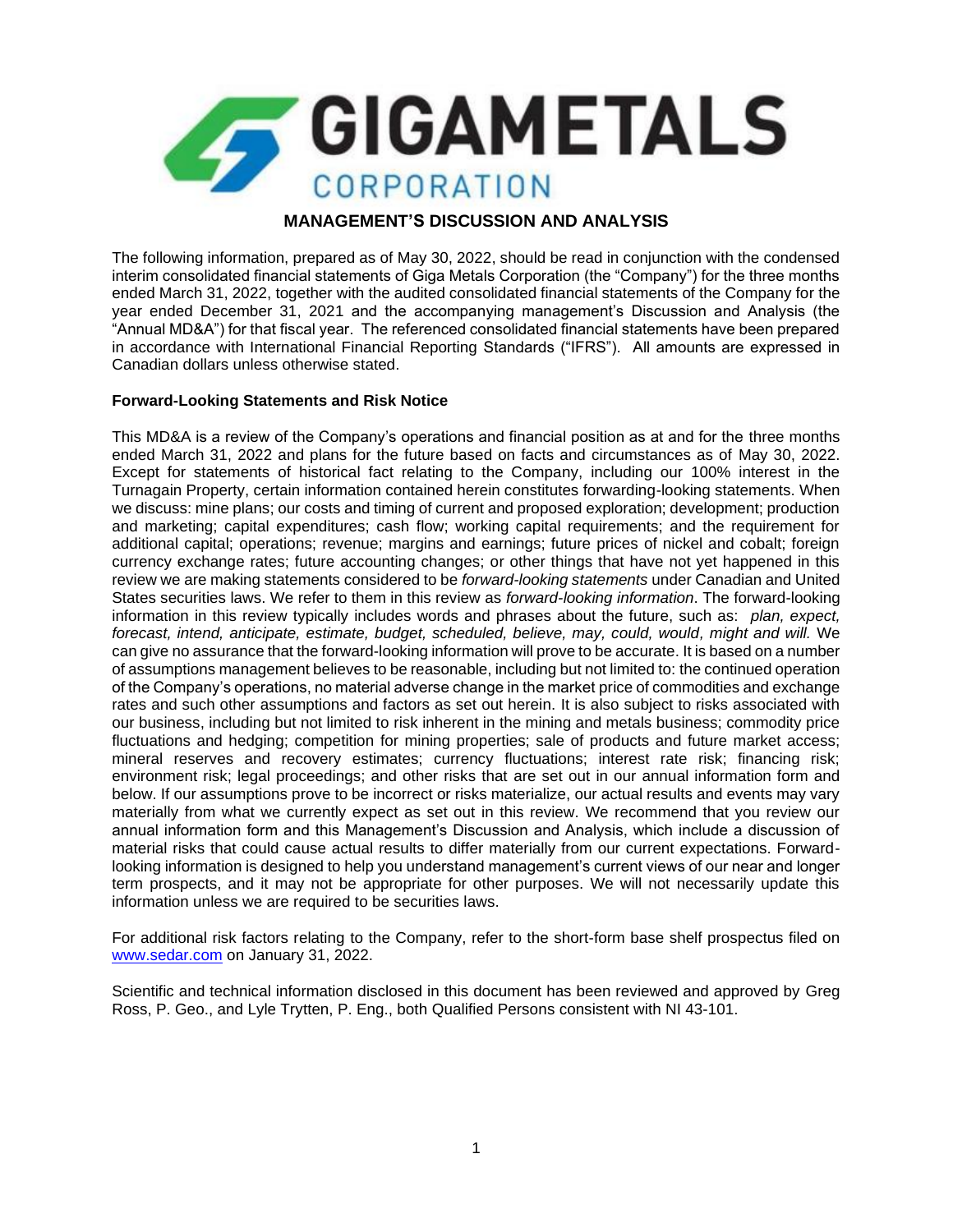#### **Overall Performance**

The Company has a 100% interest in the Turnagain Nickel property located in the Liard Mining Division in northern British Columbia, approximately 65 km east of Dease Lake. The 71 claims that comprise the Turnagain property are contiguous, and as of the date of this report, total approximately 38,681 hectares. 68 of these claims including the core areas of the Turnagain property which include all of the Turnagain resource total 36,068 hectares have expiry dates ranging from October 2031 to December 2032. One noncore claim contiguous to the main property that was acquired in January 2022 of 2,153 hectares currently has an expiry date of April 2025. One non-core contiguous claim acquired in March 2022 totalling 17 hectares currently has an expiry date of August 2023. One additional non-core contiguous claim of 442 hectares was staked in April 2022 and currently has an expiry of April 2023. The Company plans to advance these newly acquired claims with work credits from 2022.

The Turnagain project was not actively explored between 2011 and 2018 due to low nickel prices and difficult financial conditions. The price of nickel improved in 2017, and, during the third quarter of 2017, the Company completed equity financings allowing the Company to conduct an exploration program in the summer of 2018.

The Company started its 2018 exploration program in July 2018 with the commencement of archaeological and wildlife surveys and the arrival of drill rigs on site. On October 30, 2018, the Company provided an update on the 2018 exploration program.

The company finalized its 2018 field work program on October 18, 2018, having completed a total of 10,835 metres of core drilling in forty holes (hole numbers DDH18-267 to DDH18-306). On January 30, 2019, the Company announced analytical results from 38 of the 40 holes and the results for the remaining 2 holes were released on February 25, 2019. ALS Global in North Vancouver and TSL Laboratories in Saskatoon were the analytical providers.

The 2018 work program included:

- Two exploration holes totaling 1,119.8 metres in the platinum-enriched Attic Zone.
- Thirteen metallurgical infill holes totaling 3,073.0 metres within the Horsetrail and Northwest zones of the Turnagain deposit.
- Twenty-three infill holes totaling 5,866.9 metres, sited between the Horsetrail and Northwest zones to increase sample densities to allow for a reclassification of those portions of the deposit currently categorized as inferred resources to indicated resources.
- Two exploration holes totaling 775.1 metres in the MAG Zone roughly 5.6 kilometres northwest of Horsetrail deposit.

The Company is continuing to advance the project through ongoing:

- Consultation with the Tahltan First Nation and Kaska Dena communities.
- Geotechnical, environmental and archaeological studies, including the establishment of remote water and wildlife monitoring stations and the re-establishment of surface and groundwater monitoring programs.
- Metallurgical optimization and the Turnagain Mine project design engineering studies.

Refer to the January 30, 2019 and February 25, 2019 news releases for details of the analytical results. The analytical results reported demonstrate the continuity of mineralization in the Horsetrail and Northwest zones.

On July 31, 2018, the Company closed the sale of a 2% Net Smelter Return ("NSR") royalty on all future nickel and cobalt production from the Turnagain Nickel-Cobalt Project to Cobalt 27 Capital Corp. ("Cobalt 27" now Nickel 28 Capital Corp.) for consideration of US\$1,000,000 in cash (received) and 1,125,000 Cobalt 27 common shares (received) at \$7.40 per share for a fair value of \$8,325,000.

In spring and summer of 2019, the Company began metallurgical test work, including comminution, flow sheet development, and variability testing. Additionally, field work has begun for geotechnical and geochemical investigations in support of low-grade stockpile and waste rock storage design. Environmental baseline data continue to be collected.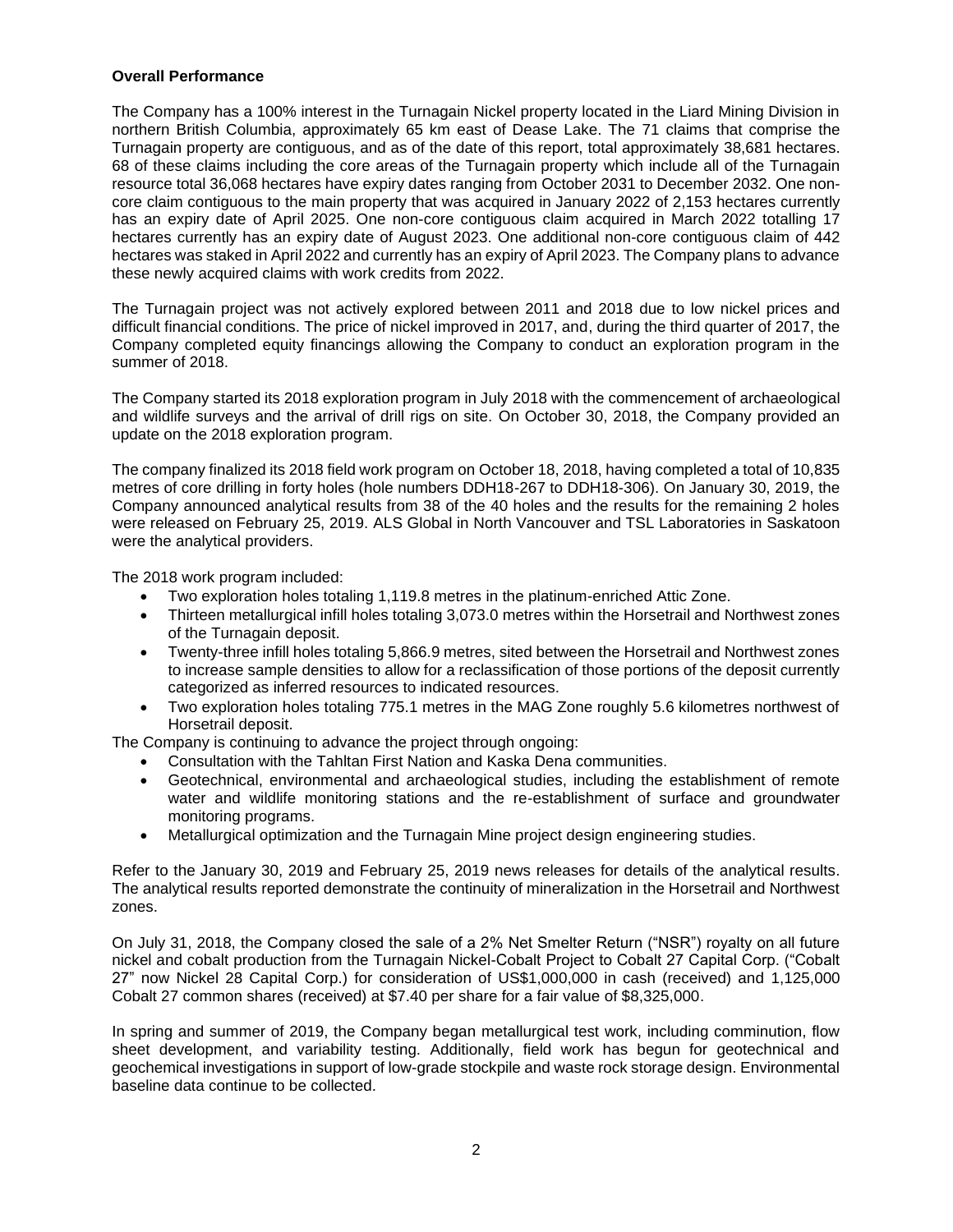On July 29, 2019, the Company announced that Natural Resources Canada ("NRCan") has agreed to be part of a consortium of government agencies and industry partners, including GIGA, that have agreed to fund a research initiative investigating carbon dioxide (CO<sub>2</sub>) sequestration in silicate mine residue, including ultramafic residue from mineral deposits such as GIGA's Turnagain nickel-cobalt deposit. A total of \$3.5 million has been committed to the project, including \$2 million from NRCan with the balance from other government geoscience agencies and from industry. More than a decade of research by project lead Dr. Greg Dipple has shown that silicate mineral residue, when exposed to the atmosphere, absorbs  $CO<sub>2</sub>$  and converts it to carbonate minerals, and the  $CO<sub>2</sub>$  would remain locked in the carbonates over geological time scales. There is a real possibility that the Turnagain project, if developed into a mine, could achieve our goal of being carbon neutral. Refer to the news release for further details. An update on Dr. Dipple's work was included in an August 4, 2020 news release. On June 1, 2021, the Company announced that test work conducted on Turnagain mineralized material at the University of British Columbia has demonstrated significant mineral sequestration of CO2.

On September 19, 2019, the Company announced its updated NI 43-101 mineral resource estimate based on an additional 36 infill drill holes totaling 8,940 metres drilled in 2018 in the areas of the conceptual open pit described in the Preliminary Economic Assessment dated December, 2011 by AMC Consultants of Vancouver, B.C., and by updated geological modeling supported by core logs, rock geochemistry, mapping, alteration modeling and other information. The updated resource estimate increased Measured plus Indicated resources at Turnagain by 24% to 1.07 billion tonnes, while contained nickel increased by 28.3% to 5.2 billion pounds.

On October 15, 2019, a project update news release was issued on metallurgical and engineering work on the Turnagain project. On February 12, 2020 a further news release was issued noting that metallurgical test work is ongoing and the new results will be included in an updated Preliminary Economic Assessment (the "2020 PEA"). On October 28, 2020, the Company announced the results of the 2020 PEA for the production of high-grade nickel concentrate from the Turnagain Nickel Deposit. Refer to the news release dated October 28, 2020 for details. The NI 43-101 technical report for the 2020 PEA was filed on [www.sedar.com](http://www.sedar.com/) on November 20, 2020 and on our website at www.gigametals.com. A subsequent amendment to the NI 43-101 technical report for the 2020 PEA was on [www.sedar.com](http://www.sedar.com/) on February 22, 2021 and on our website at www.gigametals.com.

During the summer and fall of 2020, we did not conduct significant field work at the Turnagain project and instead focused on metallurgy and engineering. Additional fieldwork was underway at the Turnagain project in early 2021 to gather the site data necessary to advance the project to Pre-Feasibility, subject to financing. In March 2021, the Company increased the reclamation bonds with the Ministry of Energy, Mines and Petroleum Resources from \$232,000 to \$424,000 in advance of planned fieldwork.

An internal study was conducted comparing the economics, technical risk and environmental impacts of the Company's Turnagain project with one operating and a basket of prospective High Temperature Acid Leach ("HPAL") projects and the results of that study were summarized in a press release on November 3, 2020.

On February 1, 2021, the Company announced that it had acquired exploration permits covering significant new regional sediment hosted copper anomalies along the southern perimeter of the Parnaíba Sedimentary Basin in southern Piauí State, Northeast Region, Brazil. The Company has staked 24 exploration permits totaling 40,722 hectares in four properties along 80 kilometers of strike length in an area with known "Kupferschiefer-style" sediment hosted copper mineralization. Refer to the news release and the section below on the Brazil Project for additional details.

In April 2021, the Company completed marketed public offerings of 14,683,578 units of the Company for gross proceeds of \$6,948,778. The units consisted of 8,997,455 non-flow through units priced at \$0.45 comprised of one common share and one warrant, and 5,686,123 flow through units priced at \$0.51 comprised of one flow through common share and one warrant. The Company used the net proceeds from the offerings to advance the Company's Turnagain Project, primarily for the 2021 summer exploration program.

The Company concluded its 2021 field program on October 19, 2021, having completed 6,296 metres of core drilling in 15 drill holes. In addition to collecting resource and geological information, 6 holes were also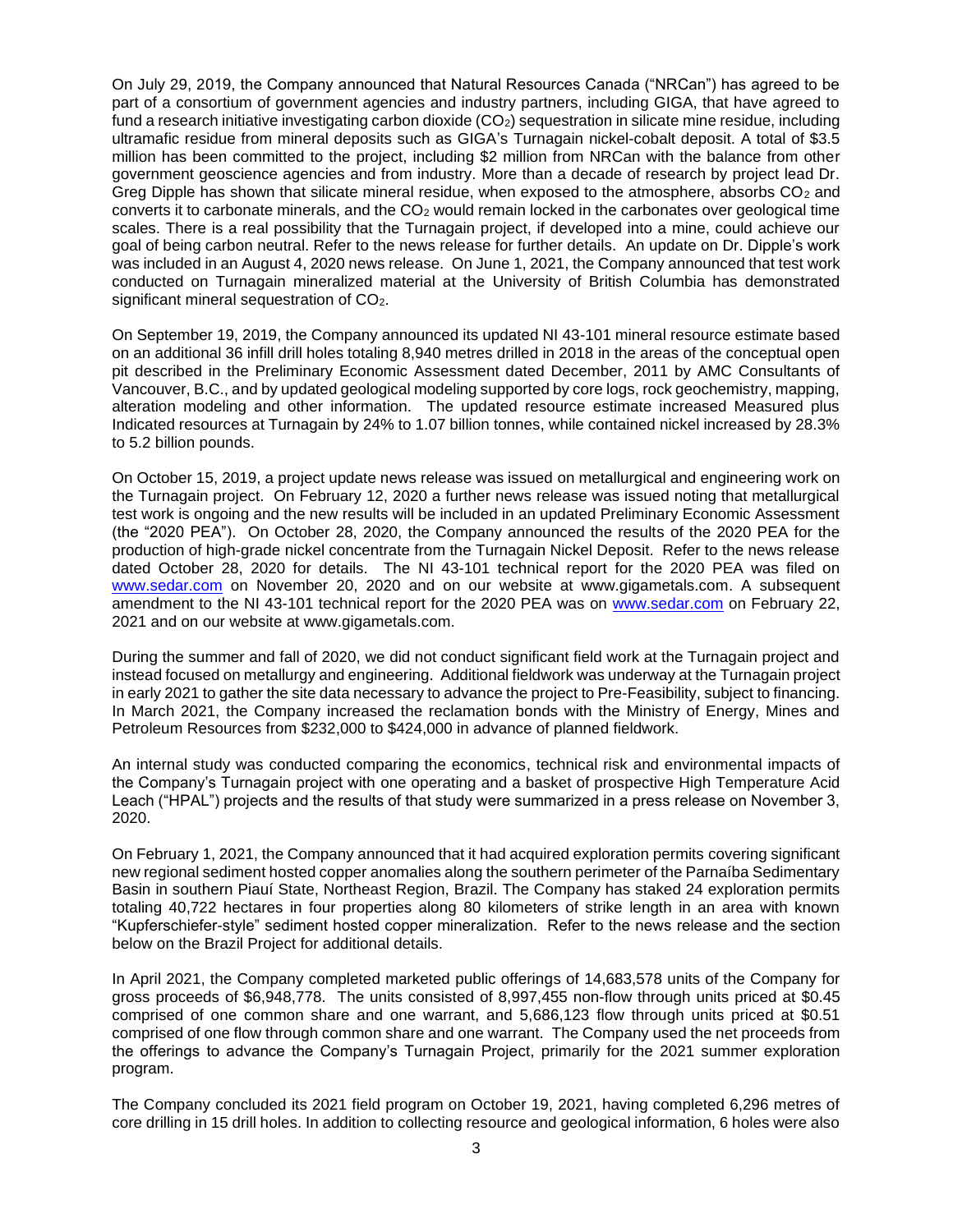utilized to collect geotechnical data for pit wall design and to install piezometers for groundwater modeling. The Company further conducted 8,400 metres of seismic refraction survey for tailings storage facility design.

Due to labour shortages, the Company was unable to complete all the planned work and data collection for a Pre-Feasibility Study. The Company plans to conduct a work program in 2022 to complete this data acquisition; this work includes geotechnical drilling in the area of the potential Tailings Management Facility and excavator test pits and/or geotechnical drilling for stockpile and waste storage design.

A preliminary short form base shelf prospectus was filed on SEDAR on November 9, 2021. A copy of the prospectus is available under the Company profile at [www.sedar.com.](http://www.sedar.com/) A final short form base shelf prospectus was filed on January 31, 2022. On February 8, 2022, the Company completed a marketed public offering of 12,075,700 units of the Company for gross proceeds of \$4,105,738. The units were priced at \$0.34 per unit and consisted of one common share and one warrant exercisable at a price of \$0.45 until February 8, 2025. The Company intends to use the net proceeds from the offering for development and exploration expenses at the Turnagain Project including undertaking a Pre-Feasibility Study, as well as for general corporate expenses, as further set out in prospectus.

On May 19, 2022, the Company released assay results from its 15-hole 2021 work program and reported on the collection of geotechnical and hydrogeological data and installations, and the completion and interpretation of a seismic refraction survey. These works are expected to move Inferred resources into Indicated resources and to provide valuable data with which to advance project engineering.

During the 2022 field season, the Company intends to drill six geotechnical holes in the area of the potential Tailings Management Facility to complement the seismic refraction survey for tailings storage facility design, and to complete up to two dozen excavator test pits for stockpile and waste storage design, depending on the results of ongoing mine plan optimization studies.

|                                                | Balance,<br>December 31,<br>2021<br>\$ | Change in<br>period<br>2022 | Balance,<br>March 31,<br>2022<br>\$ |
|------------------------------------------------|----------------------------------------|-----------------------------|-------------------------------------|
| <b>Turnagain Nickel-Cobalt Project</b>         |                                        |                             |                                     |
| Mineral property interests                     | 179,500                                |                             | 179,500                             |
| Assays and testing                             | 2,472,337                              | 119,564                     | 2,591,901                           |
| Claims renewal / staking                       | 481,933                                | 2,120                       | 484,053                             |
| Drilling                                       | 16,379,487                             |                             | 16,379,487                          |
| Environmental studies                          | 2,131,385                              | 16,977                      | 2,148,362                           |
| Exploration data management                    | 998,857                                | 7,671                       | 1,006,528                           |
| <b>First Nations</b>                           | 337,962                                | 20,000                      | 357,962                             |
| Geochemistry                                   | 111,066                                |                             | 111,066                             |
| Geological and engineering services            | 12,621,575                             | 62,984                      | 12,684,559                          |
| Geophysical services                           | 947,898                                | 24,500                      | 972,398                             |
| Metallurgy                                     | 4,982,088                              | 67,532                      | 5,049,620                           |
| Petrographic work                              | 43,957                                 |                             | 43,957                              |
| Project management                             | 106,015                                |                             | 106,015                             |
| Survey, mapping and camp                       | 4,828,265                              | 20,704                      | 4,848,969                           |
| Transportation                                 | 3,616,002                              |                             | 3,616,002                           |
| Advances                                       | 100,000                                | 175,098                     | 275,098                             |
| Cost recovery                                  | (56, 480)                              |                             | (56, 480)                           |
| Asset retirement obligations                   | 425,000                                |                             | 425,000                             |
| Property impairments                           | (33,058,924)                           |                             | (33,058,924)                        |
| BC refundable mining tax credits               | (3,408,561)                            |                             | (3,408,561)                         |
| Federal non-refundable mining tax credits, net |                                        |                             |                                     |
| of valuation allowance                         | (61, 185)                              |                             | (61, 185)                           |
| Book value at date of sale of net smelter      |                                        |                             |                                     |
| royalty                                        | (1,777,377)                            |                             | (1,777,377)                         |
|                                                | 12,400,800                             | 517,150                     | 12,917,950                          |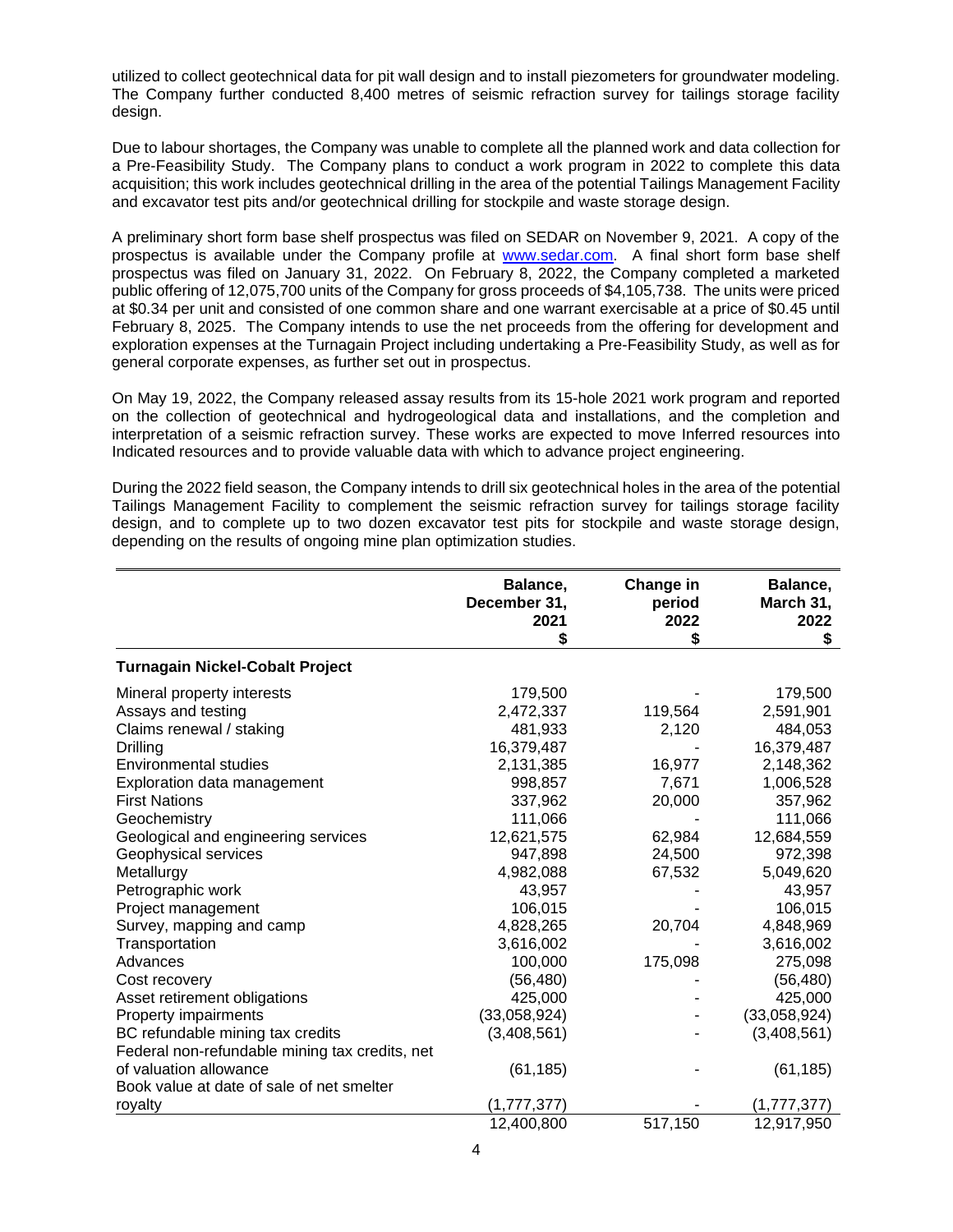| <b>DIAZII FIUJECI</b>                   |            |         |            |
|-----------------------------------------|------------|---------|------------|
| Assays and testing                      | 3.816      | 2.235   | 6.051      |
| Claims renewal / staking                | 37,216     |         | 37,216     |
| Geological and engineering services     | 4.157      | -       | 4,157      |
| Foreign exchange translation adjustment | (233)      | 7.054   | 6,821      |
|                                         | 44.956     | 9.289   | 54.245     |
|                                         | 12,445,756 | 526,439 | 12,972,195 |

#### **Turnagain Nickel-Cobalt Project**

**Brazil Project**

The Turnagain Project hosts the Horsetrail nickel-cobalt deposit, among the world's largest undeveloped nickel-cobalt sulphide deposits, located in British Columbia, Canada. Giga Metals owns 100% of the project which hosts an updated (September 19, 2019) NI 43-101 Mineral Resource containing:

| Classification                | Tonnage   | Ni    | Contained    | Co    | Contained    |
|-------------------------------|-----------|-------|--------------|-------|--------------|
| $(1)$ $(2)$ $(3)$ $(4)$ $(5)$ | (000s)    | Grade | Ni           | Grade | Co           |
|                               |           | (%)   | $(000s$ lbs) | (%)   | $(000s$ lbs) |
| Measured                      | 360,913   | 0.230 | 1,832,440    | 0.014 | 109,803      |
| Indicated                     | 712,406   | 0.215 | 3,373,616    | 0.013 | 202,605      |
| Measured                      |           |       |              |       |              |
| and                           | 1,073,319 | 0.220 | 5,206,056    | 0.013 | 312,409      |
| Indicated                     |           |       |              |       |              |
| Inferred $(4)$                | 1,142,101 | 0.217 | 5,473,909    | 0.013 | 327,327      |

 $\frac{1}{11}$  All mineral resources have been estimated in accordance with Canadian Institute of Mining and Metallurgy and Petroleum ("CIM") definitions, as required under National Instrument 43-101 ("NI 43- 101").

 $(2)$  Mineral resources are reported in relation to a conceptual pit shell in order to demonstrate reasonable expectation of eventual economic extraction, as required under NI 43-101; mineralization lying outside of these pit shells is not reported as a mineral resource. Mineral resources are not mineral reserves and do not have demonstrated economic viability.

- (3) Mineral resources are reported at a cut-off grade of 0.1% Ni. Cut-off grades are based on a price of US \$8.50 per pound and a number of operating cost and recovery assumptions, plus a contingency as reported in the December 2011 PEA authored by AMC Consulting.
- (4) Inferred mineral resources are considered too speculative geologically to have economic considerations applied to them that would enable them to be categorized as mineral reserves. However, it is reasonably expected that the majority of Inferred mineral resources could be upgraded to Indicated.
- <sup>(5)</sup> Due to rounding, numbers presented may not add up precisely to the totals provided and percentages my not precisely reflect absolute figures.

#### **The Mineral Resource estimates include Inferred Mineral Resources that are normally considered too speculative geologically to have economic considerations applied to them that would enable them to be categorized as Mineral Reserves. Mineral Resource has been prepared by Kirkham Geosystems Ltd., September 2019.**

The Turnagain project covers a large, relatively underexplored land package prospective for additional ultramafic-hosted nickel-cobalt discoveries. Turnagain is one of the few projects in a stable jurisdiction that can potentially deliver large quantities of cobalt and nickel to meet the growing needs of the electric vehicle and energy storage markets at a time when many research analysts are projecting there will be shortages in the cobalt and nickel required by battery manufacturers.

The Turnagain 2020 PEA (amended February 2021) demonstrates the potential for establishing a long-life open-pit mine and mill using conventional froth flotation technology to produce high-grade nickel sulphide concentrate. With a phased implementation to a facility with a throughput rate of 90,000 tonnes per day, annual production is projected to average more than 33,000 tonnes per year nickel (73 million pounds per year) for a project life of 37 years. A summary of the 2021 PEA highlights is provided in Table 1. The 2021 PEA has identified numerous opportunities for project improvement.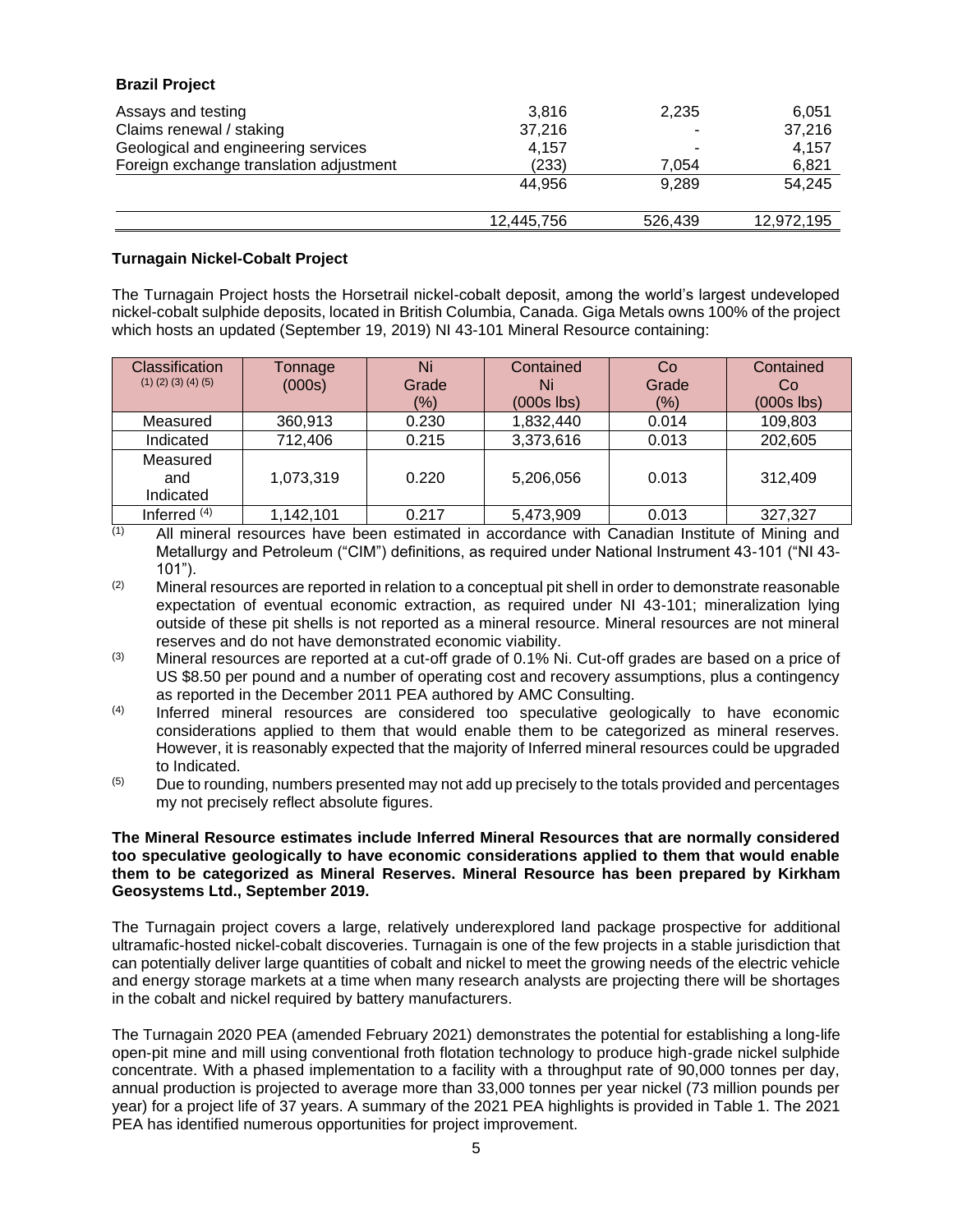| Table 1 - Turnagain Project 2021 PEA Life-of-Mine Results and Assumptions (US\$) |  |
|----------------------------------------------------------------------------------|--|
|----------------------------------------------------------------------------------|--|

| All parameters annual average except     | Phase 1 (Y1-5)     | Phase 2 (Y6-20) | LoM (Y1-37) |
|------------------------------------------|--------------------|-----------------|-------------|
| construction and sustaining capital cost | Average            | Average         | Average     |
| Ore Processed (Mt)                       | 15.3               | 32.7            | 30.3        |
| Nickel Grade (%)                         | 0.260              | 0.220           | 0.221       |
| Nickel Recovery (%)                      | 57.3               | 51.6            | 49.6        |
| Nickel Production (t in concentrate)     | 22,754             | 37,149          | 33,215      |
| Cobalt Production (t in concentrate)     | 1,379              | 2,224           | 1,962       |
| Site Operating Cost (\$/t ore)           | \$9.63             | \$7.99          | \$7.89      |
| Site Operating Cost (\$/lb Ni)           | \$2.93             | \$3.20          | \$3.27      |
| <b>Net Operating Cost (\$/lb Ni)</b>     | \$2.77             | \$3.04          | \$3.12      |
| Construction Capital Cost (\$M) - total  | \$1,381            | \$532           | \$1,913     |
| Sustaining Capital Cost (\$M) - total    | \$274              | \$1,011         | \$2,000     |
| Base Case Nickel Price / Payability      | \$7.50/lb / 78%    |                 |             |
| Base Case Cobalt Price / Payability      | $$22.30/b / 35\%$  |                 |             |
| Base Case After-tax IRR / NPV (8%)       | $4.9\%$ / (\$443M) |                 |             |

Further, the 2021 PEA demonstrates the Company's core thesis of sustainable mining, with a greenhouse gas footprint below 2.50 t/t Ni in the base case, declining to <0.7 t/t Ni for an electrified fleet. At these rates, the CO2-sequestering capabilities of the Turnagain tailings may enable the project to be carbon-neutral.

# **Brazil Project**

On February 1, 2021, the Company announced it had acquired exploration permits covering significant new regional sediment-hosted copper anomalies along the southern perimeter of the Parnaíba Sedimentary Basin in southern Piauí State, Northeast Region, Brazil. The Company has staked 24 exploration permits totaling 40,722 hectares in four properties along 80 kilometers of strike length in an area with known "Kupferschiefer-style" sediment hosted copper mineralization.

Acquisition of this land package is the culmination of two years of research into the Sao Francisco Basin, thought by the Company to be a continuation of the African copper belt in the Democratic Republic of the Congo. The Company examined a regional data set using the services of Vancouver based AI firm Minerva Intelligence Inc., then engaged Exploration Outcomes, based in Belo Horizonte, to manage Giga's operations and exploration in this underexplored area of Brazil.

The land package contains multiple, contiguous drainage basins highlighted by copper and other stream sediment geochemical anomalies including silver, barium, bismuth, cobalt, indium, antimony and thallium associated with sedimentary and carbonate rocks of the Neoproterozoic/Cambrian Aracá Basin exposed along the southern fringes of the flat lying Parnaiba Basin.

Oxide and sulphide copper mineralization has been identified in groundwater well hole drill cuttings obtained from throughout the region. Analytical results from grab samples of groundwater well cuttings on Giga's Corrente Property range from anomalous to 3,110 ppm Cu and 5,790 ppm Cu (samples RK-106A and RK121A, respectively).

After initial identification of the region as a prospective area for sediment-hosted copper mineralization by Minerva's AI analysis, the Exploration Outcomes geological team supplied additional personal knowledge of previously observed copper occurrences in the region, leading to the identification of the Aracá Basin as a target. A reconnaissance field visit to the region in October 2019 confirmed the presence of sediment hosted copper mineralization, including in the chips from three recently excavated water wells observed across 20 kilometres. GIGA then contracted JAW Consulting of Colorado to model available geophysical data sets (magnetics, gravity and radiometrics) to help delineate and prioritize target areas based on interpreted structural setting and depth to prospective target stratigraphy.

The year 2020 brought multiple restrictions for fieldwork, including shut-downs due to the Covid19 outbreak, but also 100-year flood events throughout southern Piauí State. Crews were only able to return safely to the area in the late fall of 2020.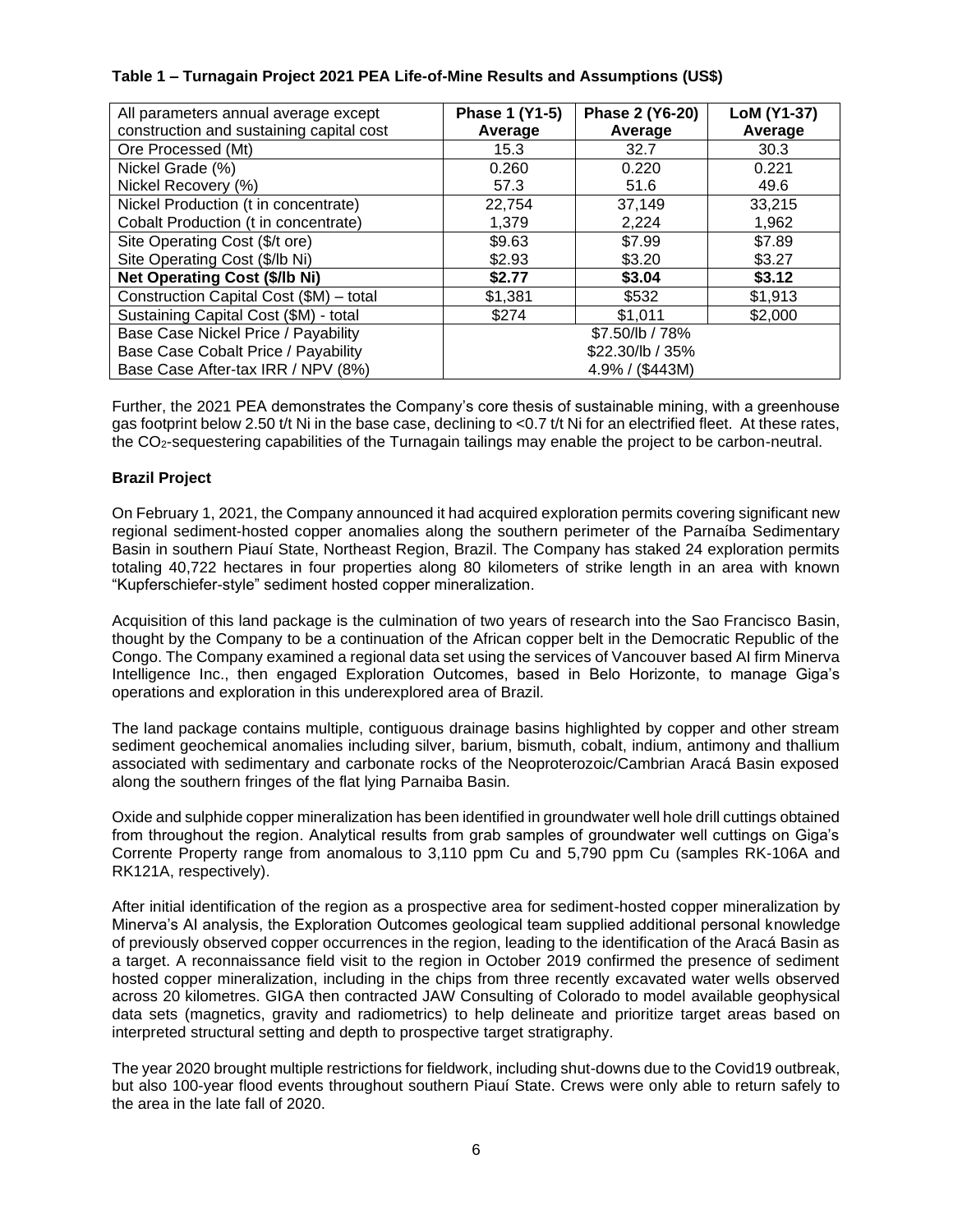The preliminary work program completed late in 2020 included the collection of 102 stream sediment samples and 24 rock grab samples in the Corrente and Parnaguá permits blocks. Although stream sediment sampling was completed roughly at 1 sample per square kilometre and results are subdued, a broad cluster of the 67 samples collected in the Corrente Permit Block were anomalous in copper (8 samples; 12.5 - 48 ppm Cu), cobalt (4 samples: 11 - 17 ppm Co); barium (4 samples; 500 – 800 ppm Ba) thallium (4 samples; 0.5 – 1.0 ppm Tl). Sampling on the Parnaguá Permit Block produced similar results, although at a lower density due to access problems and lack of time.

Limited stream sediment sampling, follow-up prospecting and geological mapping were conducted within the Aracá basin, notably where they are exposed by structural windows associated with graben faults. Drill testing with a water well drill was commenced in December 2021 but was soon postponed due to drilling difficulty due to unusually high water table.

On May 2, 2022, the Company announced that it had resumed drilling on hole 4 of the planned 10-hole, 1500 m, drill program on its Corrente property.

## **Results from Operations**

#### *During the three months ended March 31, 2022*

Other items – During the three months ended March 31, 2022 ("2022"), the Company recorded a loss of \$806,165 as compared to a loss of \$592,106 during the three months ended March 31, 2021 ("2021"). The loss during 2022 increased primarily due to increased stock-based compensation expense from \$143,593 in 2021 to \$322,335 in 2022.

General and Administrative - During 2022, the Company incurred loss of \$806,165 (\$0.01 per share) compared to a loss of \$592,106 (\$0.01 per share) during 2021. The administrative expenses for 2022 were \$815,970, up from \$599,942 in 2021. Total administrative expenses include two non-cash expenses, amortization and stock-based compensation. These amounts were \$25,623 (2021: \$24,478) and \$322,335 (2021: \$143,593) in 2022, respectively. Excluding non-cash expenses, the 2022 administrative expenses were \$468,012 up from \$431,871 in 2021 due primarily to an increase in legal, accounting and audit fees and office and general expenses partially offset by a decrease in corporate communications and investor relations. Corporate communications and investor relations expenses in 2022 were \$51,568 (2021: \$136,980), a decrease of \$85,412. Consulting fees were \$104,470 (2021: \$94,865), an increase of \$9,605. Legal, accounting and audit expenses in 2022 were \$128,314 (2021: \$69,133) an increase of \$59,181 due primarily to filing a short-form prospectus. Management and directors' fees in 2022 were \$65,893 (2021: \$65,758). Office and general expenses in 2022 were \$114,207 (2021: \$65,135), an increase of \$49,072 due primarily to paying government health tax. Excluding amortization and stock-based compensation, the total general and administrative expenses for 2022 were approximately \$156,000 per month compared to \$144,000 per month in 2021. During 2022, the Company earned \$2,078 from interest income compared to \$2,824 for 2021, a decrease of \$746.

Exploration - During 2022, the Company incurred expenditures on exploration and evaluation assets at the Turnagain Nickel Cobalt Project of \$517,150 including \$119,654 on assays and testing, \$62,984 on geological and engineering services and \$67,532 on metallurgy. The expenditures in 2022 were on analyzing the results of the 2021 summer field program at the Turnagain Project which is described in the Overall Performance and the Turnagain Nickel-Cobalt Project sections of this MD&A. An additional \$2,235 was incurred on the Brazil Project.

#### **Use of Proceeds of Financings**

In February 2022, the Company raised gross proceeds of \$4,149,488. The expected use of proceeds were as follows: geotechnical works and oversights - \$2,230,000, environmental works - \$125,000, metallurgy - \$400,000, engineering studies - \$250,000, resource update - \$35,000 and unallocated general and administrative costs. As the over-allotment option was used and additional funds were raised, the expectation was that these additional funds would be used for the same purposes. There have been no material changes to the anticipated use of proceeds.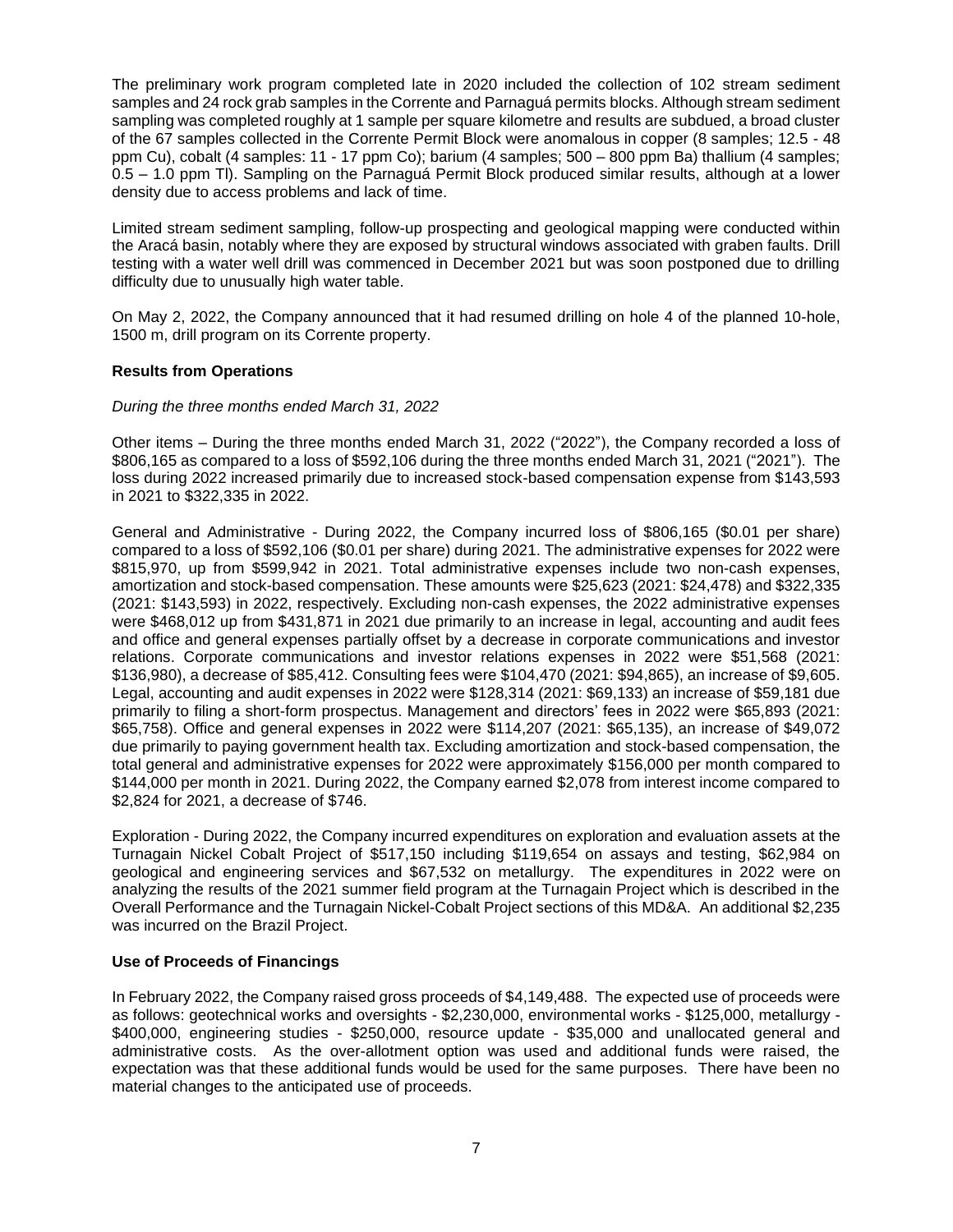# **Summary of Quarterly Results**

The following is selected financial data from the Company's unaudited quarterly financial statements for the last eight quarters ending with the most recently completed quarter, being March 31, 2022.

|                                     | Three Months Ended (\$) |                      |                       |                  |
|-------------------------------------|-------------------------|----------------------|-----------------------|------------------|
|                                     | March 31,<br>2022       | December 31,<br>2021 | September 30,<br>2021 | June 30,<br>2021 |
| <b>Total Revenues</b>               |                         |                      |                       |                  |
|                                     |                         |                      |                       |                  |
| Loss                                | (806, 165)              | (918, 399)           | (424, 243)            | (803, 411)       |
| Loss Per Share (basic and diluted)  | (0.01)                  | (0.01)               | (0.00)                | (0.01)           |
| Exploration and evaluation interest |                         |                      |                       |                  |
| expenditures                        | 351,341                 | 1,585,418            | 3,597,302             | 1,267,376        |

|                                     | Three Months Ended (\$) |              |               |                 |
|-------------------------------------|-------------------------|--------------|---------------|-----------------|
|                                     | March 31,               | December 31, | September 30, | <b>June 30,</b> |
|                                     | 2021                    | 2020         | 2020          | 2020            |
| <b>Total Revenues</b>               |                         |              |               |                 |
| Loss                                | (592, 106)              | (971, 965)   | (316, 883)    | (303, 877)      |
| Loss Per Share (basic and diluted)  | (0.01)                  | (0.01)       | (0.01)        | (0.01)          |
| Exploration and evaluation interest |                         |              |               |                 |
| expenditures                        | 216,909                 | 310,280      | 281,668       | 225,343         |

The variation in loss in each quarter is due primarily to the timing of recognizing share-based compensation expense. During the last eight quarters, share-based compensation expense was \$322,335, \$448,977, \$283,214, \$413,599, \$143,593, \$612,883, \$nil and \$(3,284). The remaining loss is primarily from general and administrative expenses. During the quarter ended September 30, 2021, a flow-through premium income of \$288,071 was recognized. Excluding amortization and stock-based compensation, the total general and administrative expenses for the three months ended March 31, 2022 was \$156,000 per month compared to \$144,000 per month during the year ended December 31, 2021.

During Q2 2021, the Company commenced the 2021 field program resulting in additional exploration and evaluation expenditures.

#### **Financing Activities and Capital Expenditures**

During the three months ended March 31, 2022, the following equity financings were completed:

i. On February 8, 2022, the Company completed a marketed public offering of 12,075,700 units of the Company, including 1,175,700 units issued pursuant to the over-allotment option which was exercised in part, for gross proceeds of \$4,105,738. The units were priced at \$0.34 per unit and are comprised of one common share and one warrant. Each warrant entitles the holder thereof to purchase one common share at a price of \$0.45 until February 8, 2025.

In connection with the offering, the Company paid a cash commission equal to 6% of the gross proceeds (\$246,344) and 724,542 compensation warrants. Each compensation warrant shall entitle the holder thereof to purchase one unit at the exercise price of \$0.34 until February 8, 2025.

During the three months ended March 31, 2021, the Company did not complete any equity financings.

#### **Liquidity and Capital Resources**

At March 31, 2022, the Company had working capital of \$4,179,571 compared to working capital of \$1,490,294 as at December 31, 2021. Accounts payable and accrued liabilities at March 31, 2022 were \$272,104 and the current portion of the office lease obligation was \$105,302.

As of March 31, 2022, the Company had sufficient funding to continue operations for at least 12 months and to conduct an exploration program on the Turnagain project.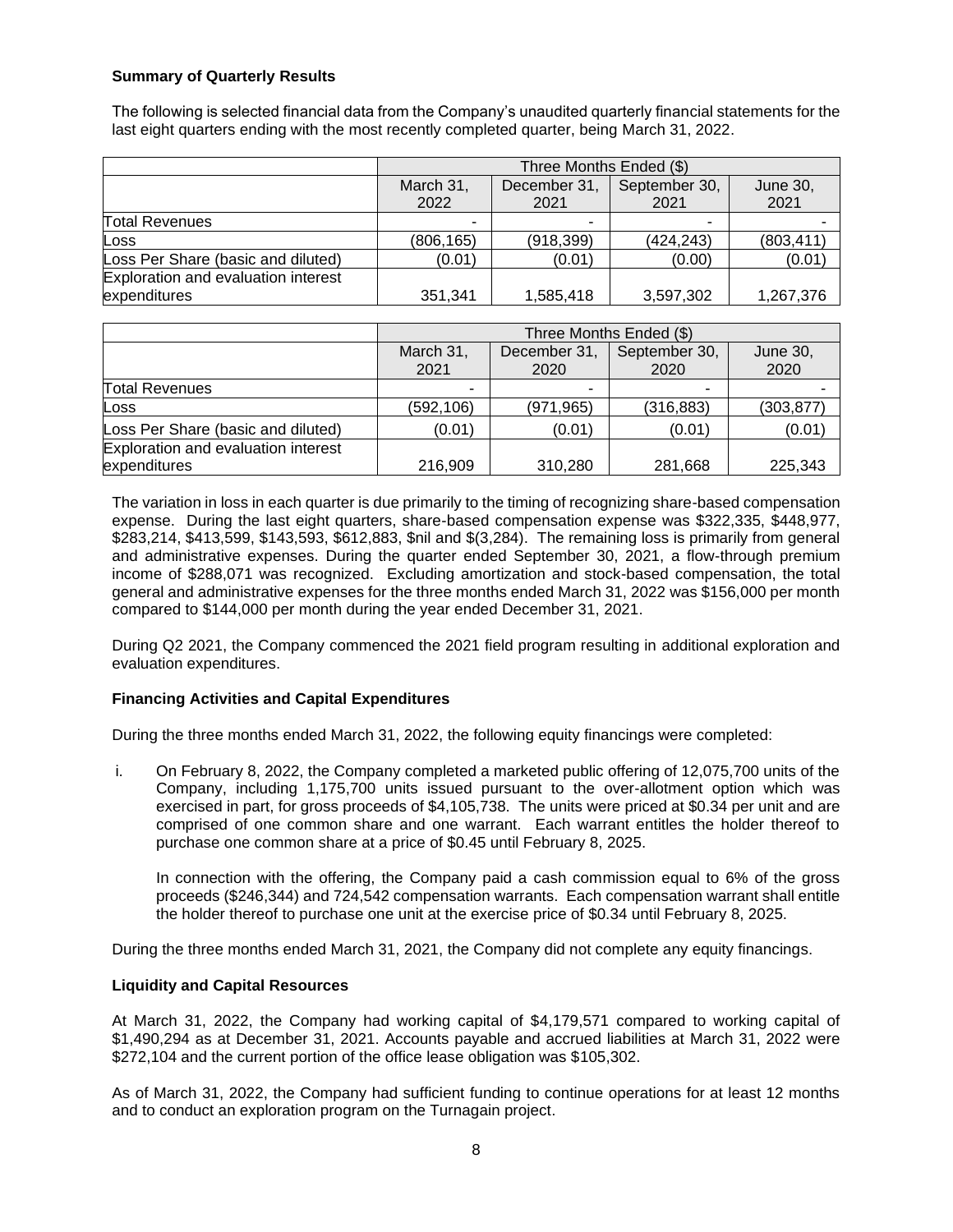A short form base shelf prospectus was filed on SEDAR on January 31, 2022. A copy of the prospectus is available under the Company profile at [www.sedar.com.](http://www.sedar.com/)

### **Transactions with Related Parties**

|                                |         | Three months ended March 31, |  |
|--------------------------------|---------|------------------------------|--|
|                                | 2022    | 2021                         |  |
|                                |         |                              |  |
| Accounting fees <sup>(1)</sup> | 11,853  | 9,343                        |  |
| Directors fees <sup>(2)</sup>  | 4,500   | 4,500                        |  |
| Management fees <sup>(3)</sup> | 57,000  | 57,000                       |  |
| Stock-based compensation       | 250,382 | 113,086                      |  |
|                                | 323,735 | 183,929                      |  |

(1) Fees paid to Malaspina Consultants Inc., a company that employs Matt Anderson, CFO.

 $(2)$  Fees paid to directors Martin Vydra, Bob Morris, Anthony Milewski and Lyle Davis.

(3) Fees paid to Mark Jarvis, CEO and Director, Martin Vydra, President and Director, and Leslie Young, corporate secretary.

There was \$6,431 owing to related parties at March 31, 2022 (December 31, 2021 - \$1,943) included in accounts payable. The balances owing are unsecured, non-interest bearing, and have no specific terms of repayment.

Key management includes the Chief Executive Officer, the Chief Financial Officer and the directors of the Company. Compensation paid or payable to key management for services during the three months ended March 31, 2022 amounted to \$59,853 (2021 - \$57,343) for short-term benefits and \$240,962 (2021 - \$111,044) for stock-based compensation.

The Company has a month to month office sublease with a company with common directors. During the three months ended March 31, 2022, the Company recorded office sublease income of \$7,037 (2021 – \$7,037) relating to the sublease.

#### **Financial Instruments and other Instruments**

The Company is exposed in varying degrees to a variety of financial instrument related risks as follows:

#### *Credit risk*

Credit risk is the risk that one party to a financial instrument will fail to discharge an obligation and cause the other party to incur a financial loss. The Company's primary exposure to credit risk is on its cash held in bank accounts and financial institutions. This risk is managed by using major banks and financial institutions that are high credit quality financial institution as determined by rating agencies. The Company's secondary exposure to risk is on its other receivables. This risk is minimal as receivables consist primarily of refundable government taxes.

#### *Liquidity risk*

Liquidity risk arises through the excess of financial obligations over available financial assets due at any point in time. The Company's objective in managing liquidity risk is to maintain sufficient readily available reserves in order to meet its liquidity requirements at any point in time. The Company achieves this by maintaining sufficient cash and banking facilities.

#### *Market risk*

Market risk is the risk of loss that may arise from changes in market factors such as interest rates, foreign exchange rates and trading prices of marketable securities.

#### *a) Foreign exchange risk*

The Company mainly operates in Canada and is therefore not exposed to significant foreign exchange risk arising from transactions denominated in a foreign currency.